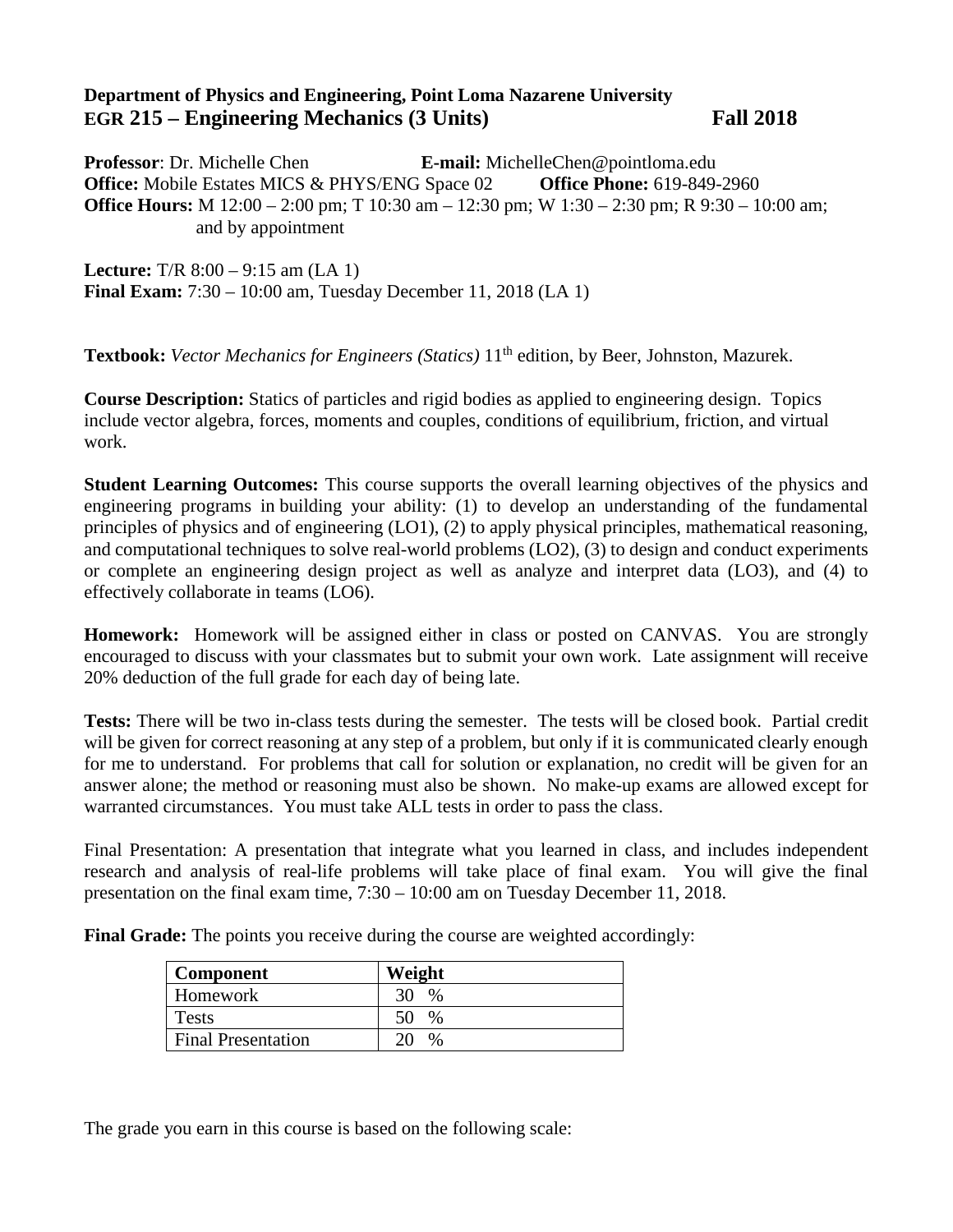|                                                           | $\vert B+ \vert B- \vert B- \vert C+ \vert C- \vert C- \vert D+ \vert D \vert$ |  |  |  |  |
|-----------------------------------------------------------|--------------------------------------------------------------------------------|--|--|--|--|
| $S \ge$ 91.0 89.5 87.5 81.0 79.5 77.5 71.0 69.5 67.5 61.0 |                                                                                |  |  |  |  |
|                                                           |                                                                                |  |  |  |  |
|                                                           | 89.5   87.5   81.0   79.5   77.5   71.0   69.5   67.5   61.0   57              |  |  |  |  |

**University Mission:** Point Loma Nazarene University exists to provide higher education in a vital Christian community where minds are engaged and challenged, character is modeled and formed, and service is an expression of faith. Being of Wesleyan heritage, we strive to be a learning community where grace is foundational, truth is pursued, and holiness is a way of life.

**Department Mission:** The Physics and Engineering Department at PLNU provides strong programs of study in the fields of Physics and Engineering. Our students are well prepared for graduate studies and careers in scientific and engineering fields. We emphasize a collaborative learning environment which allows students to thrive academically, build personal confidence, and develop interpersonal skills. We provide a Christian environment for students to learn values and judgment, and pursue integration of modern scientific knowledge and Christian faith.

**Attendance:** Attendance is expected at each class session. In the event of an absence you are responsible for the material covered in class and the assignments given that day.

Regular and punctual attendance at all classes is considered essential to optimum academic achievement. If the student is absent from more than 10 percent of class meetings, the faculty member can file a written report which may result in de-enrollment. If the absences exceed 20 percent, the student may be deenrolled without notice until the university drop date or, after that date, receive the appropriate grade for their work and participation. See [Attendance Policy](https://catalog.pointloma.edu/content.php?catoid=28&navoid=1761#Class_Attendance) in the in the Undergraduate Academic Catalog.

**Class Enrollment:** It is the student's responsibility to maintain his/her class schedule. Should the need arise to drop this course (personal emergencies, poor performance, etc.), the student has the responsibility to follow through (provided the drop date meets the stated calendar deadline established by the university), not the instructor. Simply ceasing to attend this course or failing to follow through to arrange for a change of registration (drop/add) may easily result in a grade of F on the official transcript.

**Academic Accommodations:** While all students are expected to meet the minimum standards for completion of this course as established by the instructor, students with disabilities may require academic adjustments, modifications or auxiliary aids/services. At Point Loma Nazarene University (PLNU), these students are requested to register with the Disability Resource Center (DRC), located in the Bond Academic Center. [\(DRC@pointloma.edu](mailto:DRC@pointloma.edu) or 619-849-2486). The DRC's policies and procedures for assisting such students in the development of an appropriate academic adjustment plan (AP) allows PLNU to comply with Section 504 of the Rehabilitation Act and the Americans with Disabilities Act. Section 504 (a) prohibits discrimination against students with special needs and guarantees all qualified students equal access to and benefits of PLNU programs and activities. After the student files the required documentation, the DRC, in conjunction with the student, will develop an AP to meet that student's specific learning needs. The DRC will thereafter email the student's AP to all faculty who teach courses in which the student is enrolled each semester. The AP must be implemented in all such courses.

If students do not wish to avail themselves of some or all of the elements of their AP in a particular course, it is the responsibility of those students to notify their professor in that course. PLNU highly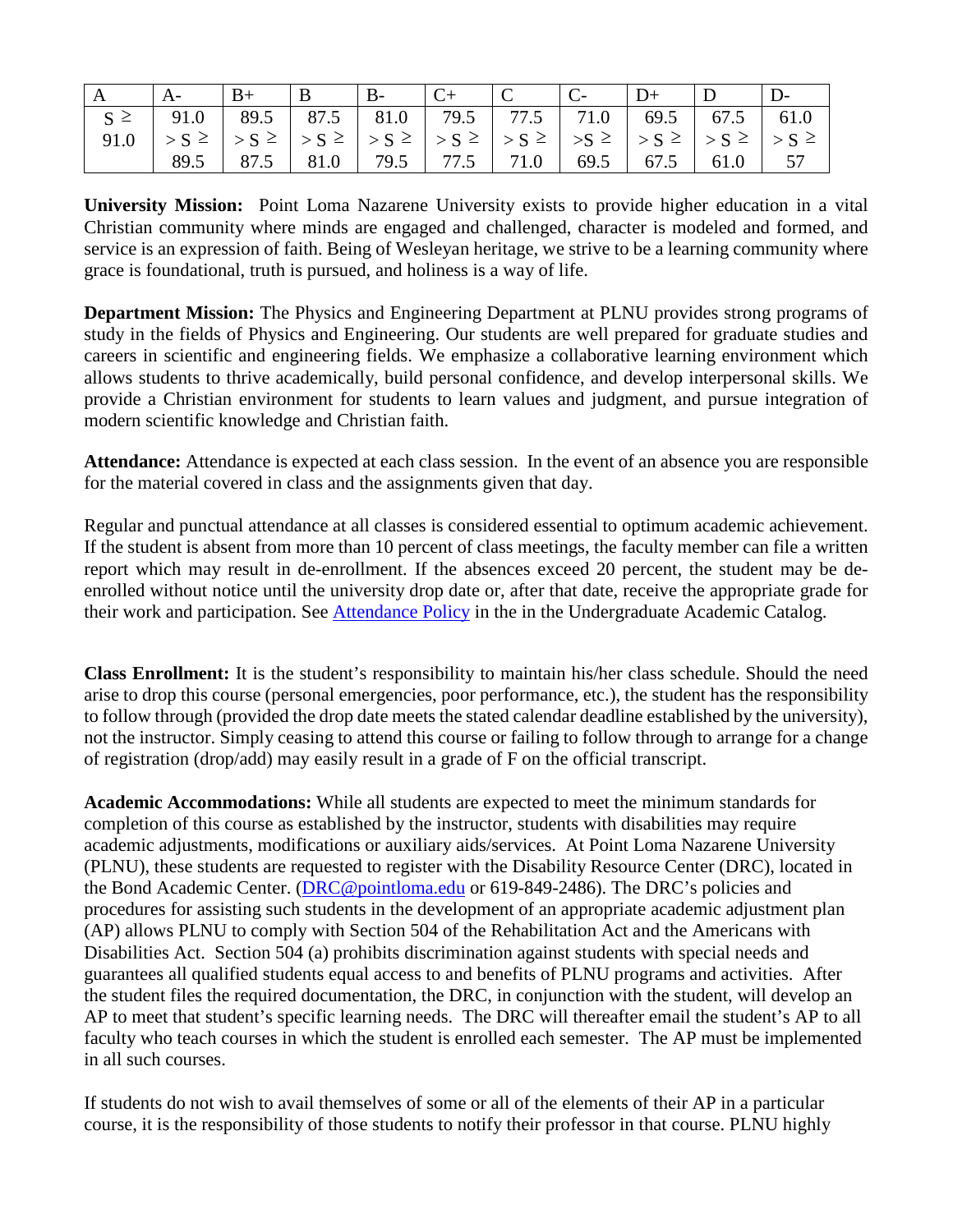recommends that DRC students speak with their professors during the first two weeks of each semester about the applicability of their AP in that particular course and/or if they do not desire to take advantage of some or all of the elements of their AP in that course.

**Academic Honesty:** Students should demonstrate academic honesty by doing original work and by giving appropriate credit to the ideas of others. Academic dishonesty is the act of presenting information, ideas, and/or concepts as one's own when in reality they are the results of another person's creativity and effort. A faculty member who believes a situation involving academic dishonesty has been detected may assign a failing grade for that assignment or examination, or, depending on the seriousness of the offense, for the course. Faculty should follow and students may appeal using the procedure in the university Catalog. See [the catalog](https://catalog.pointloma.edu/content.php?catoid=28&navoid=1761#Academic_Honesty) for definitions of kinds of academic dishonesty and for further policy information.

**Final Exam: Date and Time:** The final exam date and time is set by the university at the beginning of the semester and may not be changed by the instructor. This schedule can be found on the university website and in the course calendar. No requests for early examinations will be approved. Only in the case that a student is required to take three exams during the same day of finals week, is an instructor authorized to consider changing the exam date and time for that particular student. Final Exam for this course is at 7:30 – 10:00 am on Tuesday December  $11^{th}$ , 2018.

**Copyright Protected Materials:** Point Loma Nazarene University, as a non-profit educational institution, is entitled by law to use materials protected by the US Copyright Act for classroom education. Any use of those materials outside the class may violate the law.

**Credit Hour:** In the interest of providing sufficient time to accomplish the stated course learning outcomes, this class meets the PLNU credit hour policy for a 3 unit class delivered over 15 weeks. Specific details about how the class meets the credit hour requirements can be provided upon request.